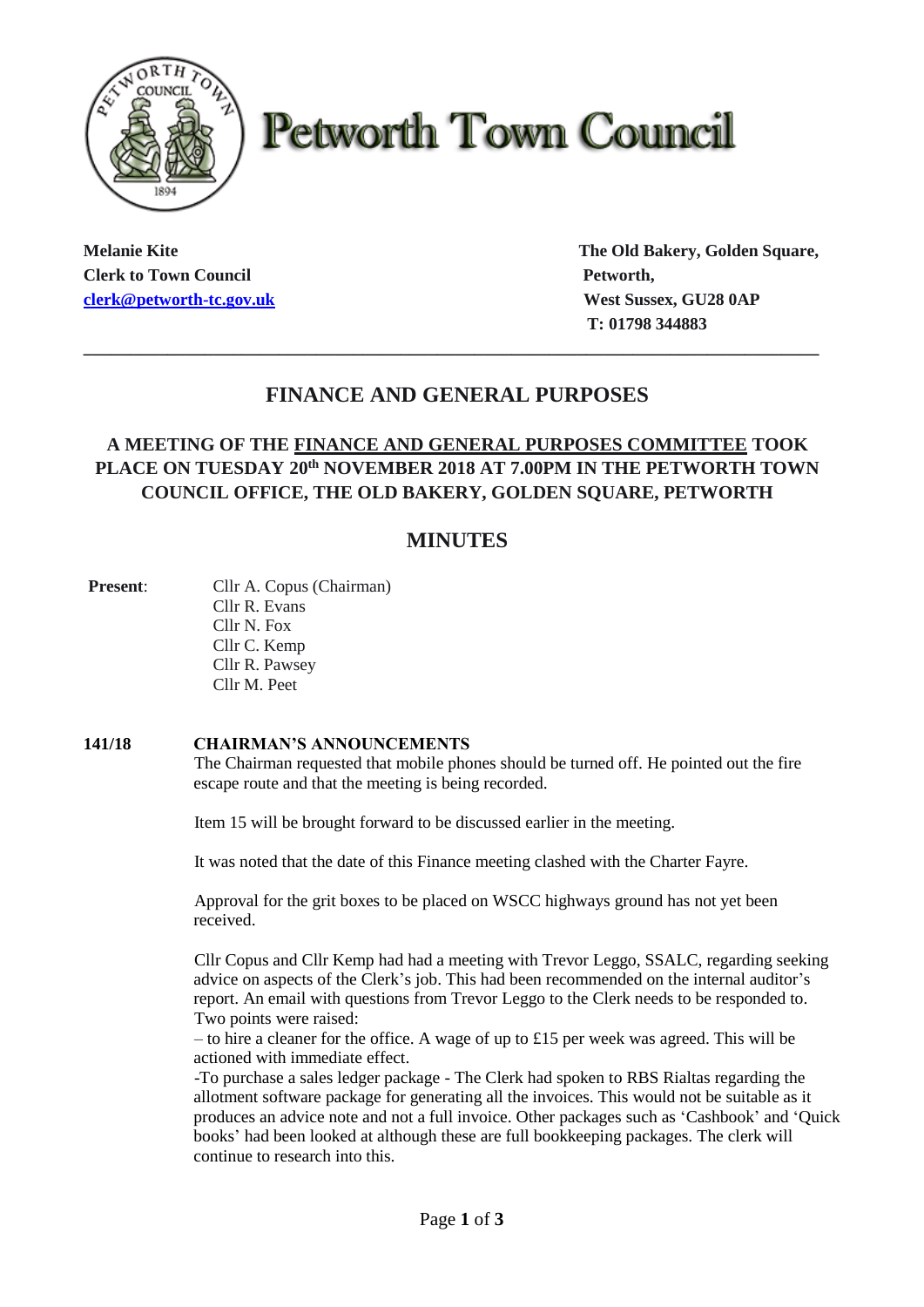#### **142/18 APOLOGIES FOR ABSENCE**

None.

#### **143/18 DECLARATIONS OF INTEREST**

Declarations from Cllr Copus and Cllr Kemp were received due to having submitted expense claim forms.

#### **144/18 MINUTES OF THE PREVIOUS MEETING**

The Minutes of the meeting held on 23rd October 2018 were approved Proposed Cllr Kemp, seconded Cllr Fox, all agreed.

#### **145/18 MATTERS ARISING FROM THE MINUTES**

Premises Licence – Cllr Kemp updated the members saying that CDC Licensing would not authorise the Licence in time for the Christmas Event. Temporary Event Licences will have to be applied for, for each of the stalls selling alcohol. The Clerk will get onto this straightaway.

The Lease on the Town Council office was confirmed as expiring in April 2020.

The Clerk having spoken to Flude and confirmed that the windows are cleaned on 1<sup>st</sup> Monday of each month before people start work. Cllr Kemp asked that the Clerk enquire what time in the morning 'is early'.

The Clerk had checked with Harsha about the figures she uses for Petworth Pages. The Clerk confirmed that in her analysis she does not factor in editorial and administrative costs.

#### **146/18 PUBLIC PARTICIPATION SESSION**

No members of the public were present.

#### **147/18 ELECTRONIC PAYMENTS**

Cllr Kemp and Cllr Fox agreed the October bank statement of payment transactions as correct against the suppliers' invoices.

#### **148/18 OCTOBER 2018 ACCOUNTS**

It was noted that amendments to cost centres and budget lines on the system had been made. Cllr Peet raised the question of paying for the CCTV as, in his opinion, the town council was not getting value for money. Cllr Kemp and Cllr Copus agreed. The clerk was asked to check the agreement to ascertain what the council's position is.

Income from allotments is down on the budget due to a number being vacant.

Income on the Christmas Event is showing to be slightly under budget. However, there is still money to come in.

Cllr Kemp queried if paying for someone to organise the Farmer's Market indoor hall market is worth it. Cllr Peet argued that having stall holders in the hall it brings footfall to the charity café. He will speak to Ms Desai to ask her to give the council a report on how many 'hits' the Farmer's Market gets Face Book, how much marketing is required to get indoor stall holders and for itemised invoicing.

At the seven-month stage expenditure is marginally ahead of budget though overall the accounts are in a satisfactory state.

#### **149/18 BANK RECONCILIATION AS AT END OCTOBER 2018**

The bank statement was agreed and initialled as correct by Cllr Kemp and Cllr Copus.

#### **150/18 INVOICES FOR APPROVAL**

The invoices were checked and payment was approved by Cllr Copus. Proposed Cllr Copus, seconded Cllr Peet, all agreed.

#### **151/18 FARMER'S MARKET RECEIPTS**

The spreadsheet did not show payments up to end October.